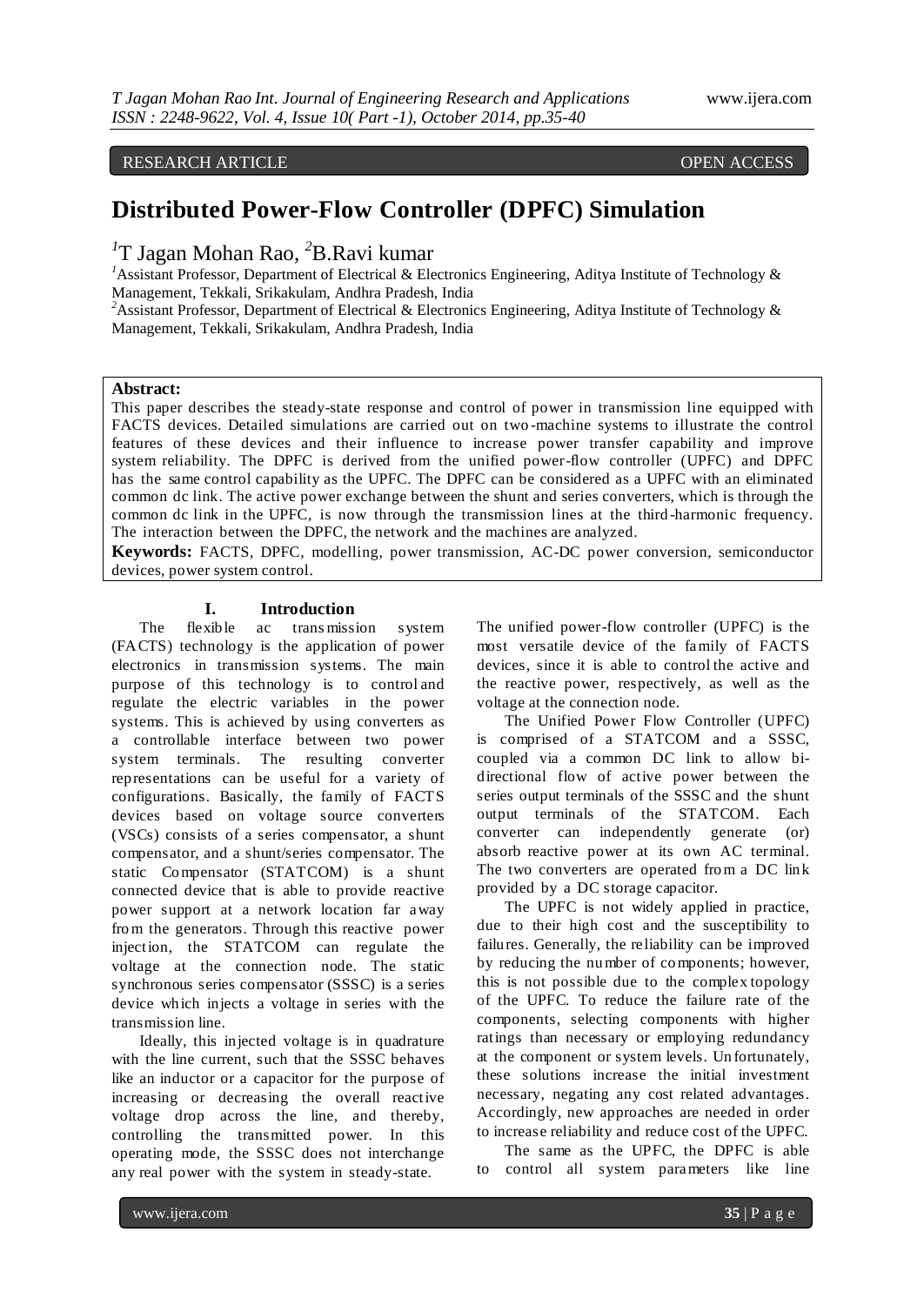impedance, transmission angle and bus voltage. The DPFC eliminates the common dc link between the shunt and series converters. The active power exchange between the shunt and the series converter is through the transmission line at the third-harmonic frequency. The series converter of the DPFC employs the distributed FACTS (D-FACTS) concept. Comparing with the UPFC, the DPFC have two major advantages: 1) Low cost because of the low voltage isolation and the low component rating of the series converter and 2) High reliability because of the redundancy of the series converters and high control capability. DPFC can also be used to improve the power quality and systemstability such as power oscillation damp ing, Voltage sag restoration or balancing asymmetry.

### **II. DPFC Topology:**

By introducing the two approaches outlined in the previous section (elimination of the common DC link and d istribution of the series converter) into the UPFC, the DPFC is achieved. Similar as the UPFC, the DPFC consists of shunt and series connected converters. The shunt converter is similar as a STATCOM, while the series converter employs the DSSC concept, which is to use multiple single-phase converters instead of one three-phase converter. Each converter within the DPFC is independent and has its own DC capacitor to provide the required DC voltage. The configuration of the DPFC is shown in Figure 1.



Figure 1: DPFC configuration

As shown, besides the key components - shunt and series converters, a DPFC also requires a high pass filter that is shunt connected to the other side of the transmission line and  $aY - \Delta$  transformer on each side of the line. The reason for these extra components will be explained later. The unique control capability of the UPFC is given by the back-to-back connection between the shunt and series converters, which allows the active power to freely exchange. To ensure the DPFC has the same control capability as the UPFC, a method that allows active power exchange between converters with an eliminated DC link is required.

# **III. DPFC Operating Principle**

*Active Power Exchange With Eliminated Dc Link* Within the DPFC, the transmission line presents a common connection between the AC ports of the shunt and the series converters. Therefore, it is possible to exchange active power through the AC ports. The method is based on power theory of non-sinusoidal components. According to the Fourier analysis,non -sinusoidal voltage and current can be expressed as the sum of sinusoidal functions in different frequencies with different amplitudes. The active power resulting from this nonsinusoidal voltage and current is defined as the mean value of the product of voltage and current. Since the integrals of all the cross product of terms with different frequencies are zero, the active power can be expressed by:

$$
P = \sum_{i=1}^{\infty} V_i I_i \cos \phi_i \tag{1}
$$

Where VI and Ii are the voltage and current

at the i<sup>th</sup> harmonic frequency respectively, and is the corresponding angle between the voltage and current. Equation (1) shows that the active powers at different frequencies are independent fromeach other and the voltage or current at one frequency has no influence on the active power at other frequencies. The independence of the active power at different frequencies gives the possibility that a converter without a power source can generate active power at one frequency and absorb this power fromother frequencies.

By applying this method to the DPFC, the shunt converter can absorb active power from the grid at the fundamental frequency and inject the power back at a harmonic frequency. This harmonic active power flows through a transmission line equipped with series converters. According to the amount of required active powe r at the fundamental frequency, the DPFC series converters generate a voltage at the harmonic frequency, there by absorbing the active power from harmonic components. Neglecting losses, the active power generated at the fundamental frequency is equal to the power absorbed at the harmonic frequency. For a better understanding, Figure 2 indicates how the active power is exchanged between the shunt and the series converters in the DPFC system. The high-pass filter within the DPFC blocks the fundamental frequency components and allows the harmonic components to pass, thereby providing a return path for the harmonic components. The shunt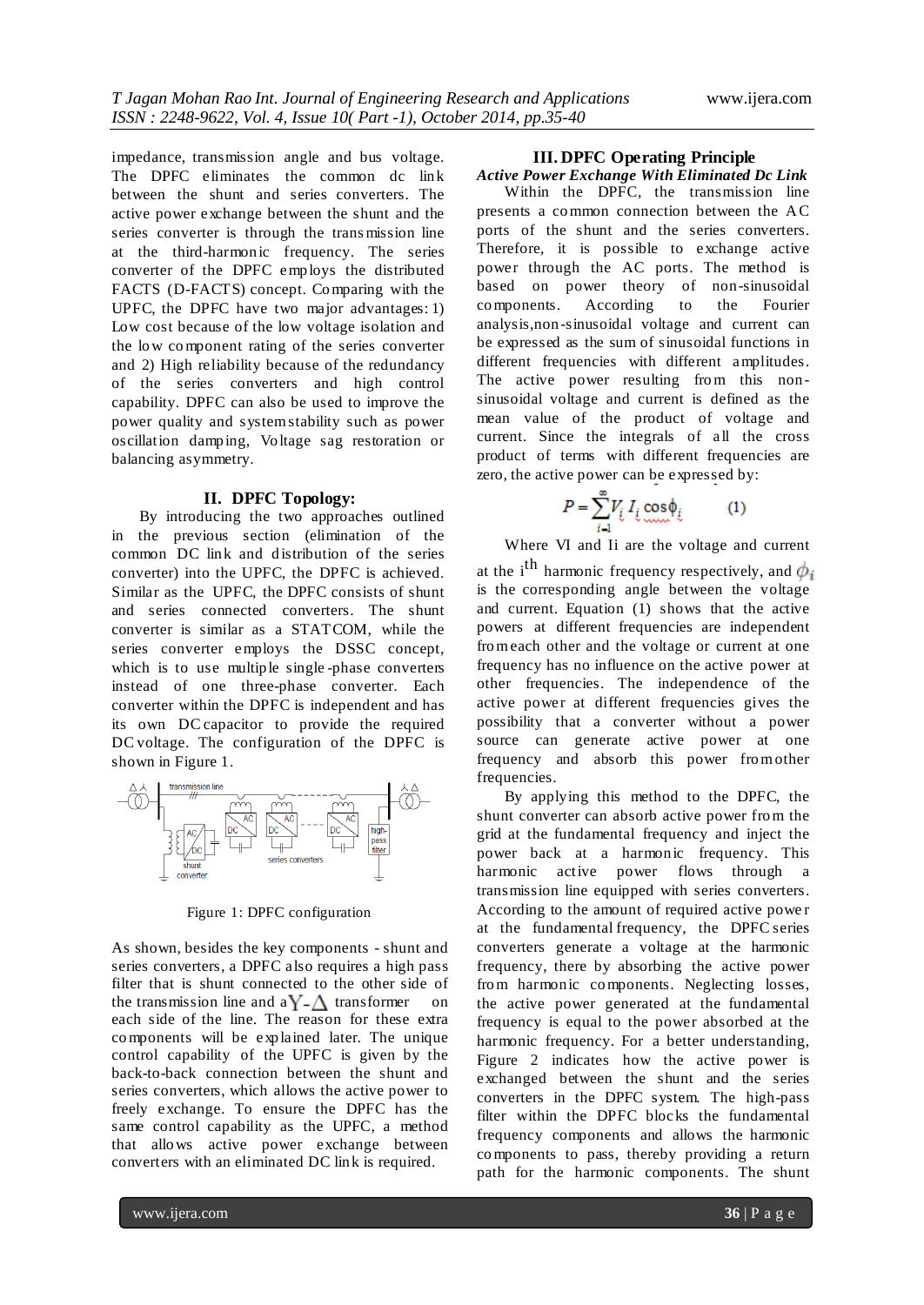and series converters, the high pass filter and the ground form a closed loop for the harmonic current.

#### **IV. Using Third Harmonic Components**



Figure 2: Active power exchange between DPFC converters

Due to the unique features of 3rd harmonic frequency components in a three -phase system, the 3rd harmonic is selected for active power exchange in the DPFC. In a three-phase system, the 3rd harmonic in each phase is identical, which means they are zero-sequence' components. Because the zero-sequence harmonic can be naturally blocked by  $Y_{-}\Delta$  trans- formers and these are widely incorporated in power systems (as a means of changing voltage), there is no extra filter required to prevent harmonic leakage. As introduced above, a high-pass filter is required to make a closed loop for the harmonic current and the cut off frequency of this filter is approximately the fundamental frequency.

Because the voltage isolation is high and the harmonic frequency is close to the cut off frequency, the filter will be costly. By using the zero-sequence harmonic, the costly filter can be replaced by a cable that connects the neutral point of the  $Y - \Delta$  transformer on the right side in Figure 2 with the ground. Because the

 $\Delta$ -winding appears open-circuit to the 3rd harmonic current, all harmonic current will flow through the Y-winding and concentrate to the grounding cable as shown in Figure 3. Therefore, the large h igh-pass filter is eliminated.



Figure 3: Utilize grounded  $Y_{\text{-}}\Delta$  transformer to filter zero-sequence harmonic

Another advantage of using the 3rd harmonic to exchange active power is that the grounding of the  $Y - \Lambda$  transformers can be used to route the harmonic current in a meshed network. If the network requires the harmonic current to flow through a specific b ranch, the neutral point of the  $Y - \Delta$  transformer in that branch, at the side opposite to the shunt converter, will be grounded and vice versa.

Figure 4 shows a simple example of routing the harmonic current by using the grounding of the  $Y - \Lambda$  transformer. Because the floating neutral point is located on the transformer of the line without the series converter, it is an open-circuit for 3rd harmon ic components and therefore no 3rd harmonic current will flow through this line.



Figure 4: Route the harmonic current by using the grounding of the  $Y_{\text{-}}\Delta$  transformer

The harmonic at the frequencies like 3rd, 6th, 9th... are all zero-sequence and all can be used to exchange active power in the DPFC. However, the 3rd harmonic is selected, because it is the lowest frequency among all zero-sequence harmonics. The relationship between the exchanged active power at the i<sup>th</sup> harmonic frequency Pi and the voltages generated by the converters is exp ressed by the well known the power flow equation and given as:

$$
P_{i} = \frac{|V_{\text{si},i}| |V_{\text{si},i}|}{X_{i}} \sin(\theta_{\text{si},i} - \theta_{\text{si},i})
$$
 (2)

Where Xi is the line impedance at ith frequency,  $|V_{sh,i}|$  and  $|V_{se,i}|$  is the voltage magnitudes of the  $i^{th}$ 

harmonic of the shunt and series converters,  $\theta_{ab} = \theta_{ac}$  and is the angle difference between the two voltages. As shown, the impedance of the line limits the active power exchange capacity. To exchange the same amount of active power, the line with high impedance requires higher voltages. Because the transmission line impedance is mostly inductive and proportional to frequency, high transmission frequencies will cause high impedance and result in high voltage within converters. Consequently,

www.ijera.com **37** | P a g e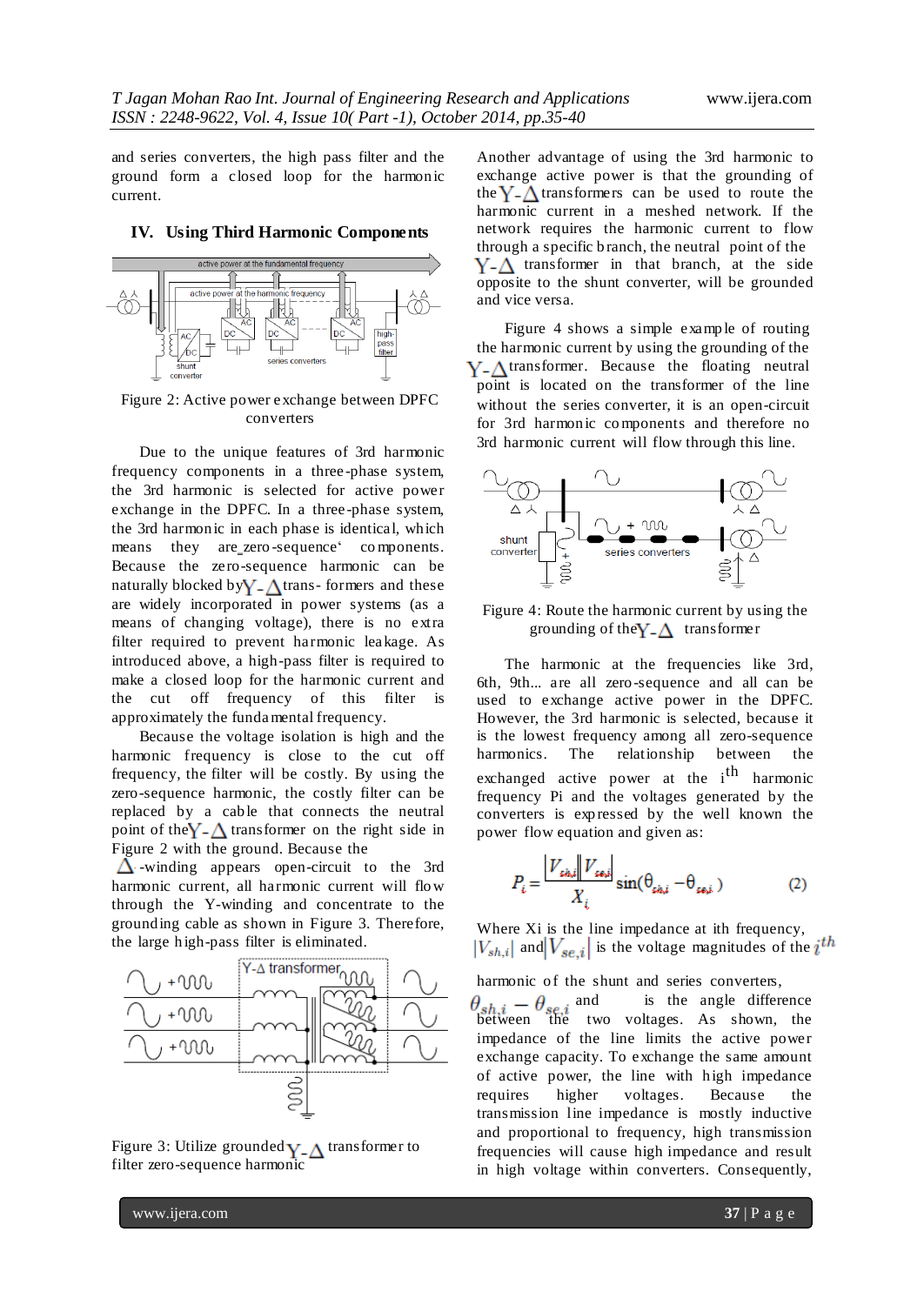the zero -sequence harmonic with the lowest frequency - the 3rd harmon ic - has been selected.

# **V. DPFC Control**

To control multiple converters, a DPFC consists of three types of controllers: central control, shunt control and series control, as shown in Figure 5.



Figure 5: DPFC control block diagram

The shunt and series control are localized controllers and are responsible for maintaining their own converters' parameters. The central control takes care of the DPFC functions at the power system level. The function of each controller is listed:

- *• Central control*: The central control generates the reference signals for both the shunt and series converters of the DPFC. Its control function depends on the specifics of the DPFC application at the power system level, such as power flow control, low frequency power oscillation damping and balancing of asymmetrical components. According to the system requirements, the central control gives corresponding voltage reference signals for the series converters and reactive current signal for the shunt converter. All the reference signals ge nerated by the central control concern the fundamental frequency components.
- *• Series control*: Each series converter has its own series control. The controller is used to maintain the capacitor DC voltage of its own converter, by using 3<sup>rd</sup> harmonic frequency components, in addition to generating series voltage at the fundamental frequency as required by the central control.
- *Shunt control:* The objective of the shunt control is to inject a constant  $3^{rd}$  harmonic current into the line to supply active power for the series converters. At the same time, it maintains the capacitor DC voltage of the shunt converter at a constant value by absorbing active power from the grid at the fundamental frequency and injecting the required reactive current at the fundamental frequency into the grid.

**VI. Laboratory Results Simulation Model of the series converter control**



An experimental setup has been built to verify the principle and control of the DPFC. One shunt converter and six single phase series converters are built and tested in a scaled network, as shown in Fig. 7. Two isolated buses with phase difference are connected by the line. Within the experimental setup, the shunt converter is a single-phase inverter that is connected between the neutral point of the  $Y-\Delta$ transformer and the ground. The inverter is powered by a constant dc-voltage source. The specifications of the DPFC experimental setup are listed in the Table I.



Fig. 7. DPFC experimentalsetup circuit

**Table I:** Specification Of The Dpfc Experimental Setup

| Symbol          | <b>Description</b>                                                  | Value | Unit    |
|-----------------|---------------------------------------------------------------------|-------|---------|
| $\mathcal{V}_s$ | nominal voltage of grid s                                           | 220   | V       |
| ${\cal V}_r$    | nominal voltage of grid $r$                                         | 220   | V       |
| $\theta$        | transmission angle between grid $s$ and $r$                         |       | $\circ$ |
| L               | line inductance                                                     | 6     | mH      |
| $V_{sh,max}$    | shunt converter maximum ac voltage                                  | 50    | V       |
| $I_{sh,max}$    | shunt converter maximum ac current                                  | 9     | A       |
| $V_{sh,dc}$     | shunt converter dc source supply                                    | 20    | V       |
| $I_{sh,ref,3}$  | reference $3^{rd}$ harmonic current injected by the shunt converter | 3     | A       |
| $f_{sw}$        | switching frequency for the shunt and series converter              | 6     | kHz     |
| $V_{se,max}$    | maximum ac voltage at line side of the series converter             | 7     | V       |
| $I_{se,max}$    | maximum ac current at line side of the series converter             | 15    | A       |

Within the setup, multiple series converters are controlled by a central controller. The central controller gives the reference voltage signals for all series converters. The voltages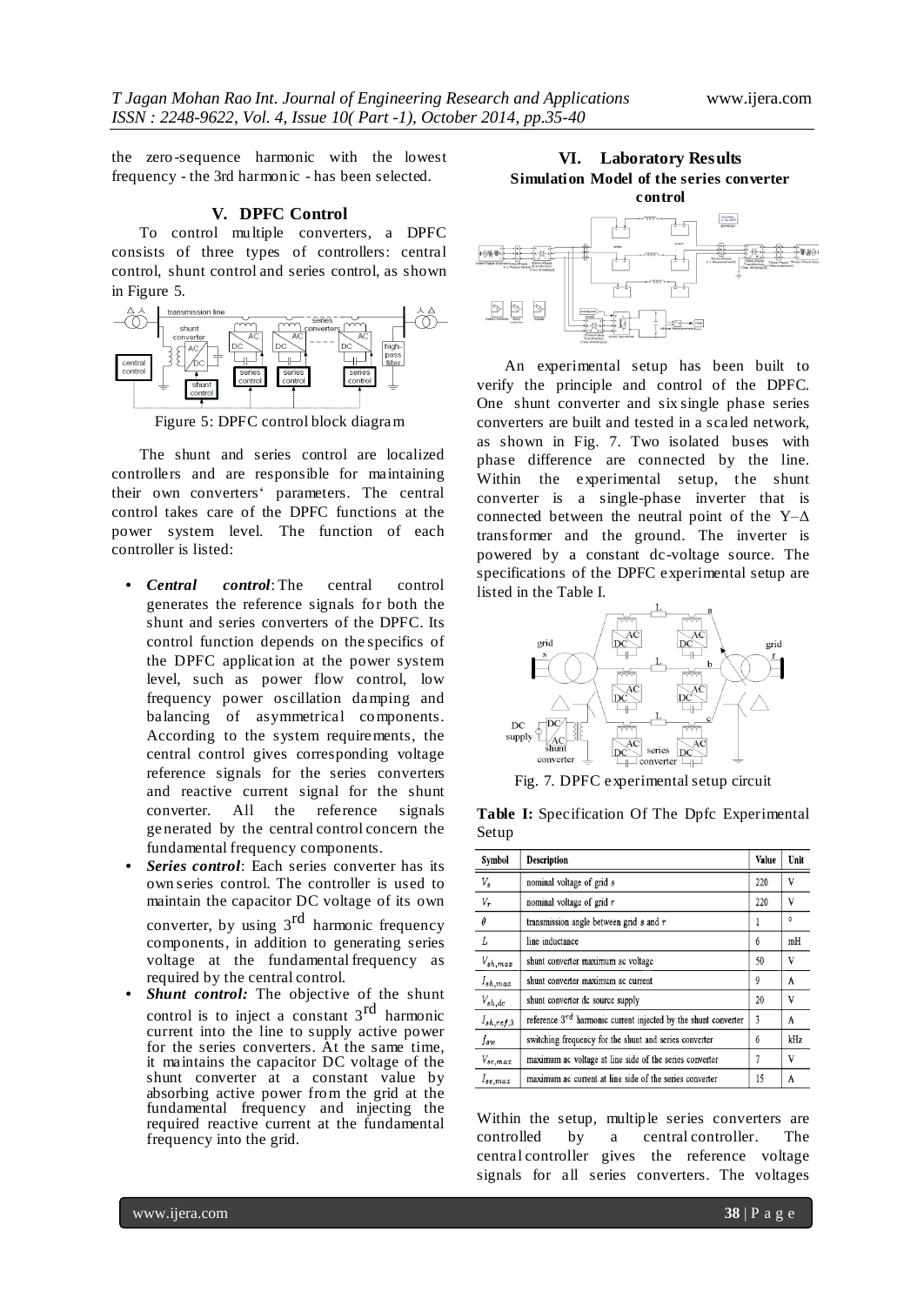and currents with in the setup are measured by an oscilloscope and processed in computer by using the MATLAB

To verify the DPFC p rinciple, two situations are demonstrated: the DPFC behaviour in steady state and the step response. In steady state, the series converter is controlled to insert a voltage vector with both *d*- and *q*-component, which is *V*se*,*d*,*ref = 0*.*3 V and *V*se*,*q*,*ref = *−*0*.*1 V. Figs. 8- 10 show one operation point of the DPFC setup. For clarity, only the waveforms in one phase are shown. The voltage injected by the series converter, the current through the line, and the voltage and current at the Δ side of the transformer are illustrated.



Fig. 8. DPFC operation in steady state: line current.



Fig. 9. DPFC operation in steady state: series converter voltage.



voltage and current at the Δ side of the transformer.

The constant third-harmonic current injected by the shunt converter evenly disperses to the three phases and is superimposed on the fundamental current, as shown in Fig. 8. The voltage injected by the series converter also contains two frequency components in Fig. 9. The amplitude of the pulse width modulated (PWM) waveform represents the dc-capacitor voltage, which is well maintained by the third -harmonic component in steady state. As shown, the dc voltage has a small oscillation; however, it does not influence the DPFC control.

Fig. 10 demonstrates the third-harmonic filtering by the Y–Δ transformers. There is no thirdharmonic current or voltage leaking to the  $\Delta$  side of the transformer.

The DPFC controls the power flow through transmission lines by varying the voltage injected by the series converter at the fundamental frequency. Figs. 11-15 illustrate the step response of the experimental setup. A step change of the fundamental reference voltage of the series converter is made, which consists of both active and reactive variations, as shown in Fig. 11.

As shown, the dc voltage of the series converter is stabilized before and after the step change. To verify if the series converter can inject or absorb active and reactive power from the grid at the fundamental frequency, the power is calculated from the measured voltage and current in Figs. 12 and 13. The measured data in one phase are processed in the computer by using MATLAB. To analyze the voltage and current at the fundamental frequency, the measured data that contains harmonic distortion are filtered by a lowpass digital filter with the 50-Hz cut off frequency. Because of this filter, the calculated voltage and current at the fundamental frequency have a 1.5 cycle delay to the actual values, thereby causing a delay of the measured active and reactive power. Fig. 14 illustrated the active and reactive power injected by the series converter. A comparison is made between the measured power and the calculated power. We can see that the series converters are able to absorb and inject both active and reactive power to the grid at the fundamental frequency.



Fig. 11. Reference voltage for the series converters.



Fig. 12. Step response of the DPFC: series converter voltage.